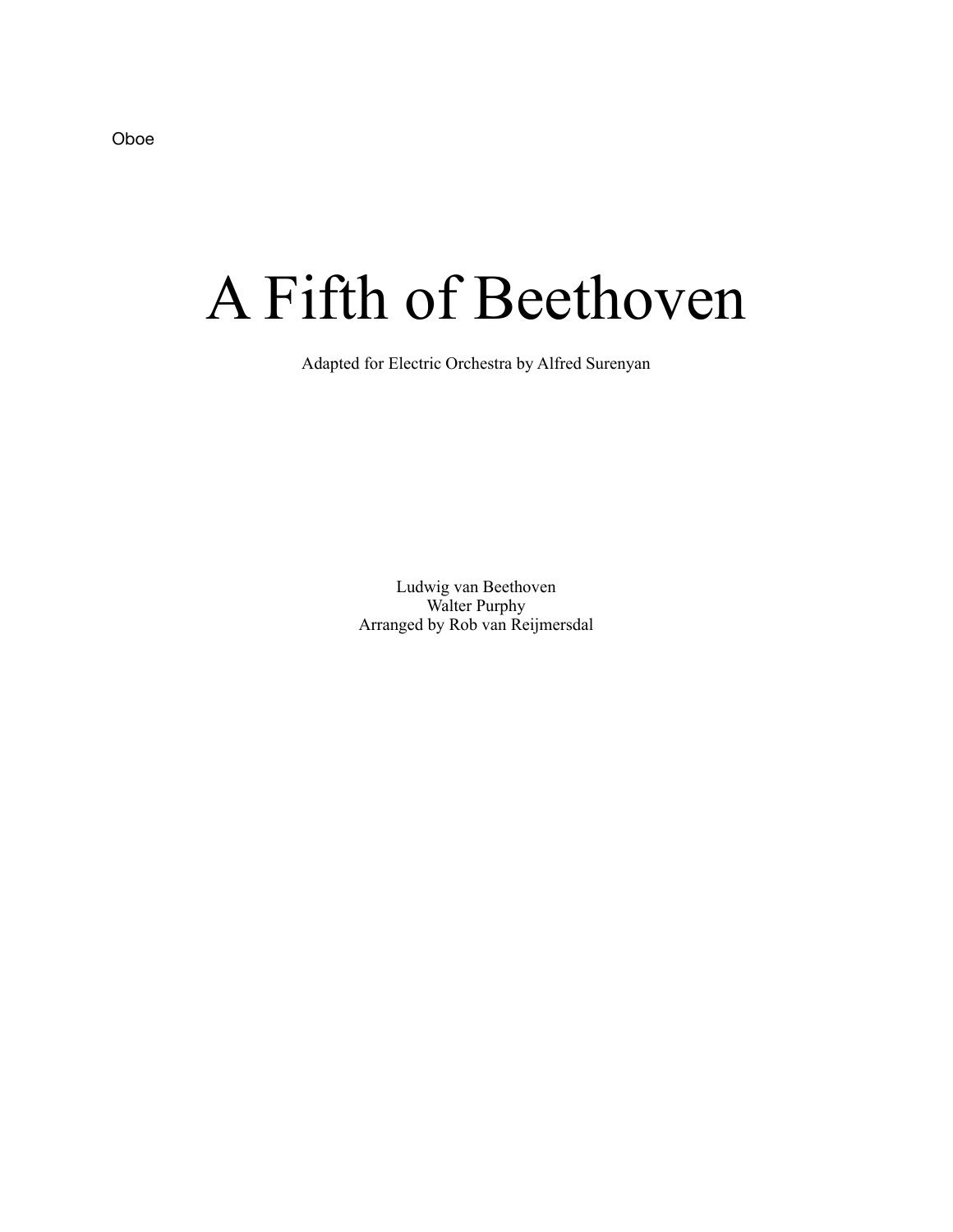## A Fifth of Beethoven

Adapted for Electric Orchestra by Alfred Surenyan

Ludwig van Beethoven Walter Murphy Arranged by Rob van Reijmersdal















Copyright © 2009 Molenaar Edition BV, Wormerrveer, The Neetherlands